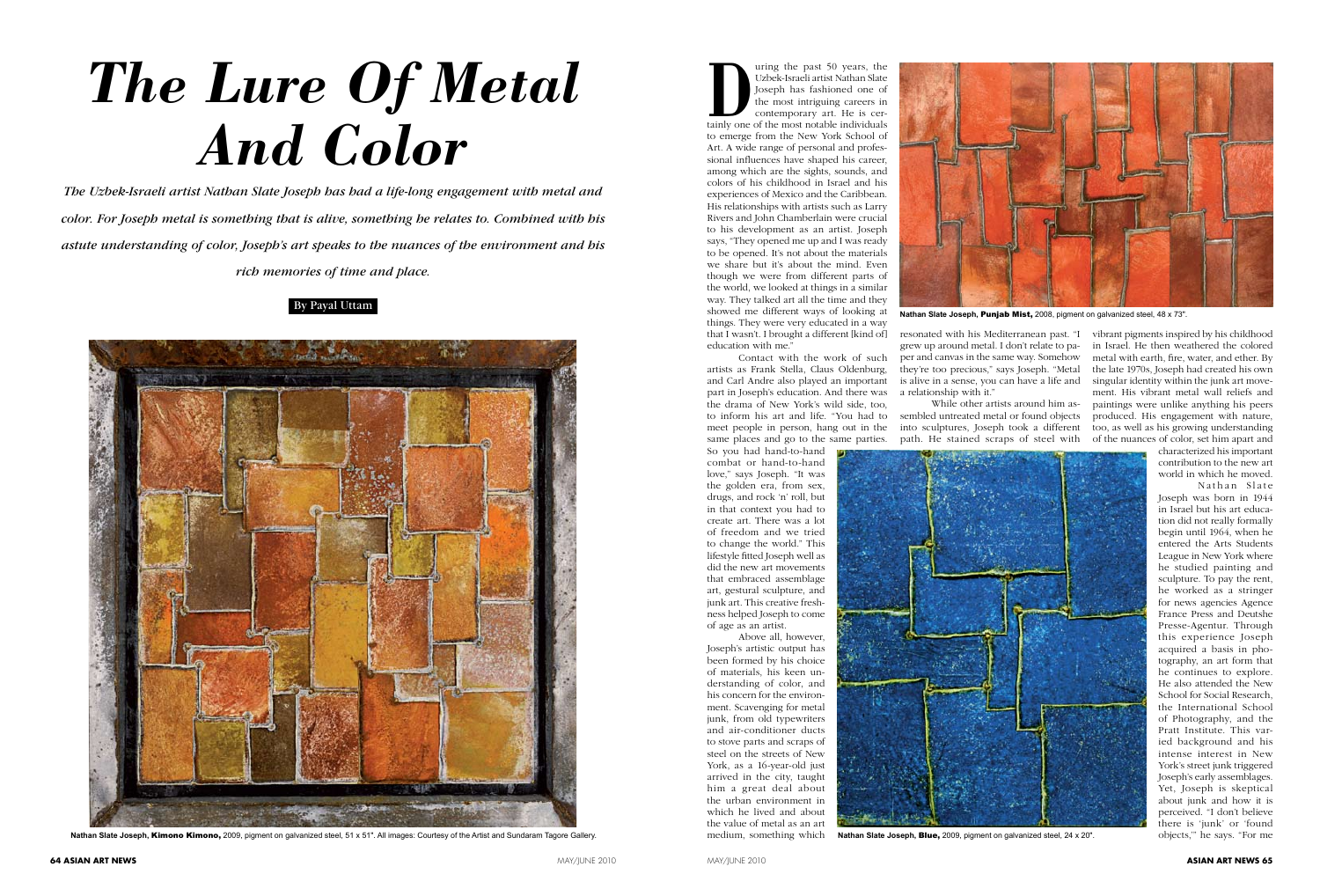![](_page_1_Picture_3.jpeg)

![](_page_1_Picture_4.jpeg)

![](_page_1_Picture_0.jpeg)

**Nathan Slate Joseph,** Bukhara, 2007, pigment on galvanized steel, 84 x 60".

Joseph's initial experiments were oil or a binder. wall collages, for as he says he wasn't ready to make freestanding sculpture. He was more interested in inserting the grittiness of the urban world into the home—the rusted, worn objects within the sterility of domesticity. He focused on people's estrangement from the natural world. He questioned people's discomfort with outdoor elements inside their living space. By reclaiming abandoned materials, he prompted viewers to ponder their own footprint on the planet as well as to develop his own relationship with the environment, which became more central to his art.

By the late 1970s, Joseph moved away from recognizable objects and into more abstract, color-driven work. A visit to Larry Rivers's studio in the costal city of Zihuatanejo, Mexico, spurred this shift. In Mexico, Joseph discovered pure-mineral pigments. In an effort to give more depth and texture to his painting he folded mineral-pigment granules into oil paint. He began to experiment with pigments, mixed with water, on scrap metal, engaging the natural elements in his process. Joseph

II n early works such as *Looking It*<br>
Over (1981) and *Rust Cut* (1983), he<br>
experimented on roughly cut metal<br>
scraps, assembling them freely into<br>
vague geometric compositions.<br>
Often he used just three to four metal n early works such as *Looking It Over* (1981) and *Rust Cut* (1983), he experimented on roughly cut metal scraps, assembling them freely into vague geometric compositions. plates on top of each other. Initially, he focused on the texture of rust and the cuts made by the oxyacetylene torch. By the

![](_page_1_Picture_11.jpeg)

Nathan Slate Joseph, Looking it Over, 1981, pigment on galvanized steel, 72 x 140".

late 1990s, he had refined his technique, rectangles, which he riveted together into tightly framed geometric compositions.

pelling was that the pigments entered the metal's surface without the aid of linseed

it's all chosen material—what one discards, was fascinated by the unadulterated color I can use." And so he has, as is clear from of inorganic pigments. Even more com- cutting the colored metal into squares and the various metal objects that he has assembled into raw, robust compositions. **Nathan Slate Joseph,** Spices and Silk, 2009, pigment on galvanized steel, 5 x 15 feet.

> Joseph began curing scrap metal with intensely colored pigments. Working in his outdoor studio, he laid sheets of steel flat on the ground and showered pure mineral pigments and water onto the surface. He brushed color gradually into the support. Once saturated, the plates were exposed to wind, rain, and sun, which yielded unexpected patinas and surface details. In the course of several weeks, he doused the steel in water and occasionally introduced further pigments. Coaxing the process with acids, Joseph changed the metal. "I cut the metal with oxyacetylene torches, simple equipment that is used all over the world. So both the material and the process become universal," says Joseph.

In recent years, Joseph has amplified the effects of pigment and rust on steel. His works have become increasingly threedimensional with their patinas assuming a newfound sensuality. Venturing beyond the confines of his signature grid-like

![](_page_1_Picture_18.jpeg)

**Nathan Slate Joseph,** Rust Cut, 1983, pigment on galvanized steel, 72 x 24".